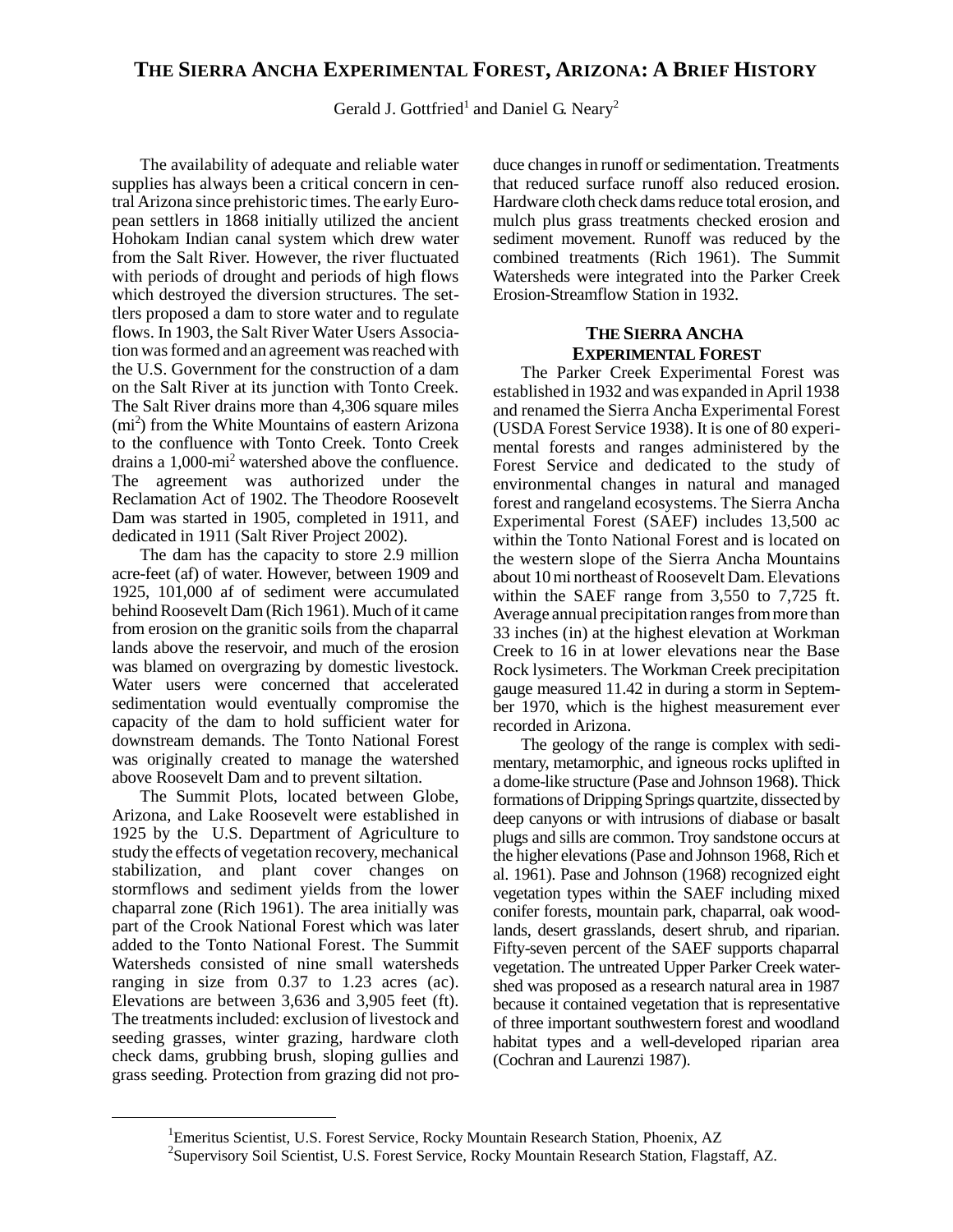In 1935, the headquarters complex at Parker Creek included cabins, bunkhouse, cook house, laboratory spaces, and assorted service buildings. Weirs, weather stations, lysimeters, and a variety of research facilities were constructed throughout the SAEF (Fig. 1). The Sierra Ancha Experimental Forest's initial mission was to study the effects of grazed and ungrazed vegetation on water yields and to learn more about water cycle relationships within the diverse vegetation zones that are represented in the Salt River Watershed (USDA Forest Service 1938).

### **Short-Term Research**

The Sierra Ancha Experimental Forest provides a unique research environment for conducting short-term and long-term studies on the basic hydrologic and ecological relationships in a variety of vegetation types extending along an elevation gradient. Some short-term studies tested erosion

control and revegetation techniques, the effects of grazing and wildfires on soil erosion, and the hydrology of headwater tributaries of the Salt River (U.S. Forest Service 1953). The consumptive use of range plants was studied and compared to evaporation from bare soil using a battery of small lysimeters. Other short-term studies examined the ecology of chaparral, oak woodland, and New Mexico locust (*Robinia neomexicana*); methods of shrub control; prescribed fire prescriptions for chaparral; pocket gopher (*Thomomys bottae*) food habits; riparian tree ecology; and plant and animal habitat preferences. Much of this research was reported in publications of the Southwestern Forest and Range Experiment Station, Rocky Mountain Forest and Range Experiment Station, and numerous professional journals.

Many of the original studies are described in a 1953 USDA Forest Service publication (USDA Forest Service 1953). The three undisturbed Base Rock Lysimeters, at the lower elevations, were used



Figure 1. Early map of the Sierra Ancha Experimental Forest showing the watersheds, hydrologic structures, and research sites (USDA Forest Service 1953). Many of the research plots and sites are no longer being monitored.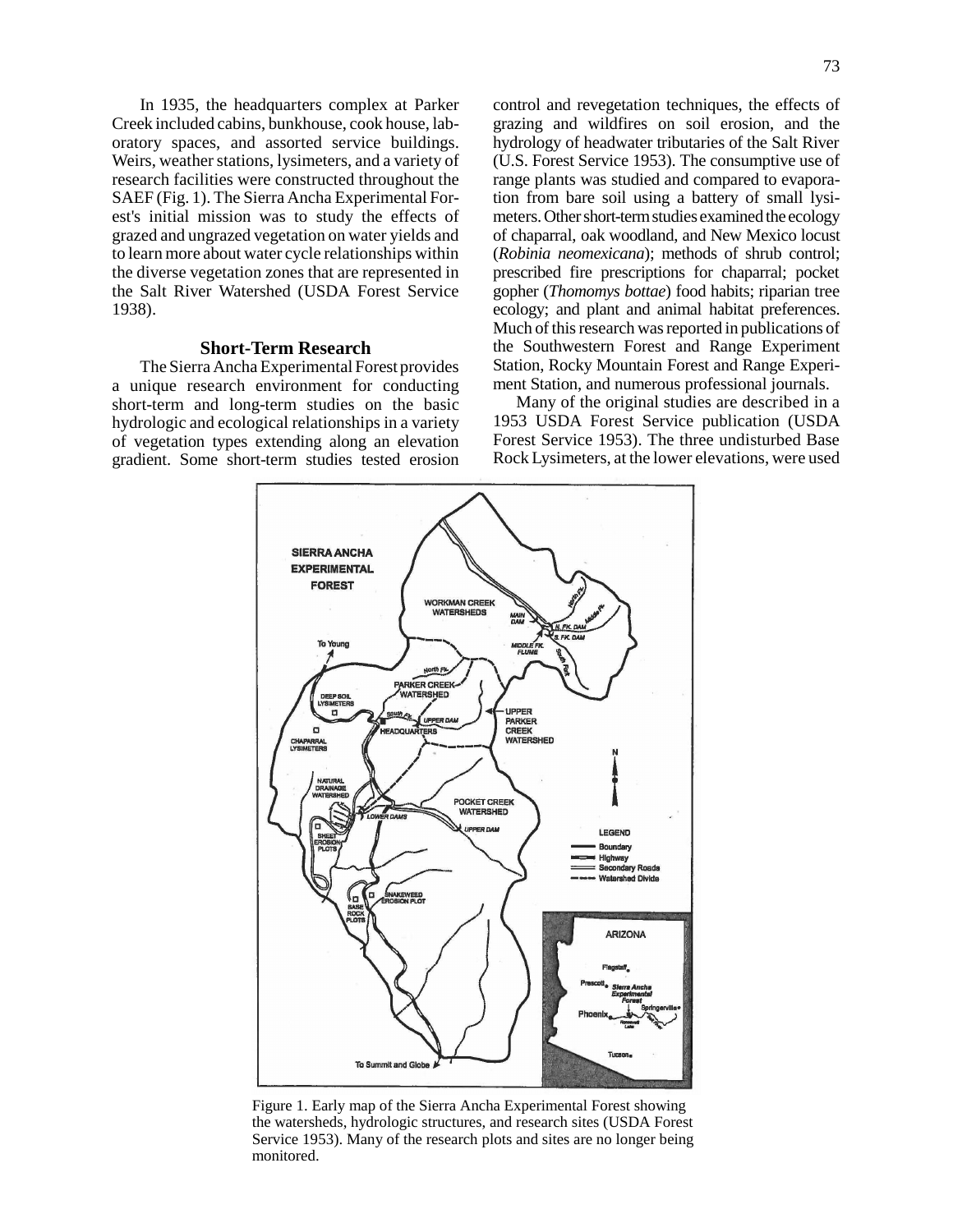to test the impacts of over-grazing, standard grazing, and a control on surface runoff, subsurface runoff, and sedimentation (Fig. 1). The treatments used sheep to achieve the desired grazing effects. The lysimeter which was reserved as a control, with good ground cover, produced the most subsurface runoff and the least surface runoff and erosion. The lysimeter with the poorest cover produce the opposite result while conservative grazing produced an intermediate effect. In one storm which produced 6.8 in of rainfall, soil loss from the control lysimeter was 44 tons/mi<sup>2</sup> while it was 1,114 tons/mi<sup>2</sup> from the lysimeter with poor groundcover (USDA Forest Service 1953).

There were other experiments concerned with steep-slope erosion and with grazing effects and methods of reducing erosion (Fig. 1). One study used rows of prickly pear cactus (*Opuntia* spp.) planted across the slope to reduce surface runoff and erosion. Other studies within the Parker Creek camp complex used small lysimeters of 121 square inches of surface area to measure transpiration and evaporation from individual plants and from bare soil (USDA Forest Service 1953). The finding was the transpiration and evaporation by plants is only slightly greater than evaporation from bare soil. Water use by shrubs and half-shrubs is greater than for higher forage-yielding grasses.

## **WATERSHED STUDIES Natural Drainage Watersheds**

The four watersheds were established on Parker Creek in a chaparral area located at 4,600 ft in elevation (Fig. 1). This watershed experiment was one of the first in the Central Arizona Highlands to evaluate grazing effects. The watersheds ranged from 9 to 19 ac in size and each contained a  $90^{\circ}$ V-notch weir. The soils were derived from quartzite and diabase, which predominates on the upper slopes of the watersheds. The intent of the initial study was to study the effects of livestock grazing upon vegetation, runoff, and erosion (Rich and Reynolds 1963). The treatments were 80% utilization or 40% utilization during a spring-fall grazing season by cattle and horses, and two control watersheds. Although there were some small differences in runoff and sedimentation, results were not statistically significant. The conclusion was that proper grazing in the chaparral type had no measurable effect on water production or erosion (Rich and Reynolds 1963).

A second experiment designed to determine the effects of chaparral cover manipulations on streamflow was initiated in 1954 (Ingebo and Hibbert 1974). The chaparral cover was suppressed on two watersheds by treating with herbicides while two watersheds were maintained as control areas. Grass cover increased on the quartzite soils within the treated areas. No changes in grasses were measured on the diabase soils but forbs and half-shrubs increased on all soils. The combined data from the treated watersheds yielded a streamflow increase of 22% or an increase of one-third of an inch (Ingebo and Hibbert 1974).

## **Workman Creek Watersheds**

A major project was conducted on the Workman Creek watersheds to evaluate the hydrology of higher elevation mixed conifer forests and to determine the changes in streamflow and sedimentation from manipulating the forest vegetation (Rich and Gottfried 1976). Elevations range from 6,600 to 7,724 ft. There are three gauged watersheds on Workman Creek-North Fork, Middle Fork, and South Fork (Fig. 1). Streamflow on South Fork and North Fork are measured at  $90^{\circ}$  V-notch weirs and a combination 90° V-notch and 7-ft Cipolletti weir (Main Dam) measures flows from all watersheds. Middle Fork runoff is calculated by subtracting South Fork and North Fork records from Main Dam records. Perennial streamflow was measured continuously from 1938 through 1983 and from 2000 to the present. Most runoff is generated by winter storms. Annual streamflow average about 3.3 in for the three watersheds prior to any treatments. The mixed-conifer forest consists of Douglas-fir (*Pseudotsuga menziesii*), white fir (*Abies concolor*), and ponderosa pine (*Pinus ponderosa*). Gambel oak (*Quercus gambelii*), New Mexico locust, and quaking aspen (*Populus tremuloides*) are common. The riparian area also contains Arizona alder (*Alnus oblongifolia*), bigtooth maple (*Acer grandidentatum*), and Arizona walnut (*Juglans*  $major$ ). The average stand basal area was 193  $ft²/ac$ on Middle Fork.

## **Initial experiments**

The research design was to treat North Fork and South Fork and to hold Middle Fork as the hydrologic control. The first treatment on North Fork was to remove broad-leaved trees adjacent to the stream channel (Rich and Gottfried 1976). The treatment which only covered a small part of the watershed, did not affect streamflow. The second treatment on North Fork in 1958 (Rich and Gottfried 1976) involved clearcutting all of the forest on the moister sites and seeding perennial grasses. This cut removed the forest from 32% of the watershed and resulted in a significant increase in streamflow of  $42\pm10\%$  or 1.26 in.

 Starting in 1953, the stands on South Fork were harvested according to a single-tree selection prescription which removed 46% of the merchantable timber. The harvest plus a 60-acre wildfire on the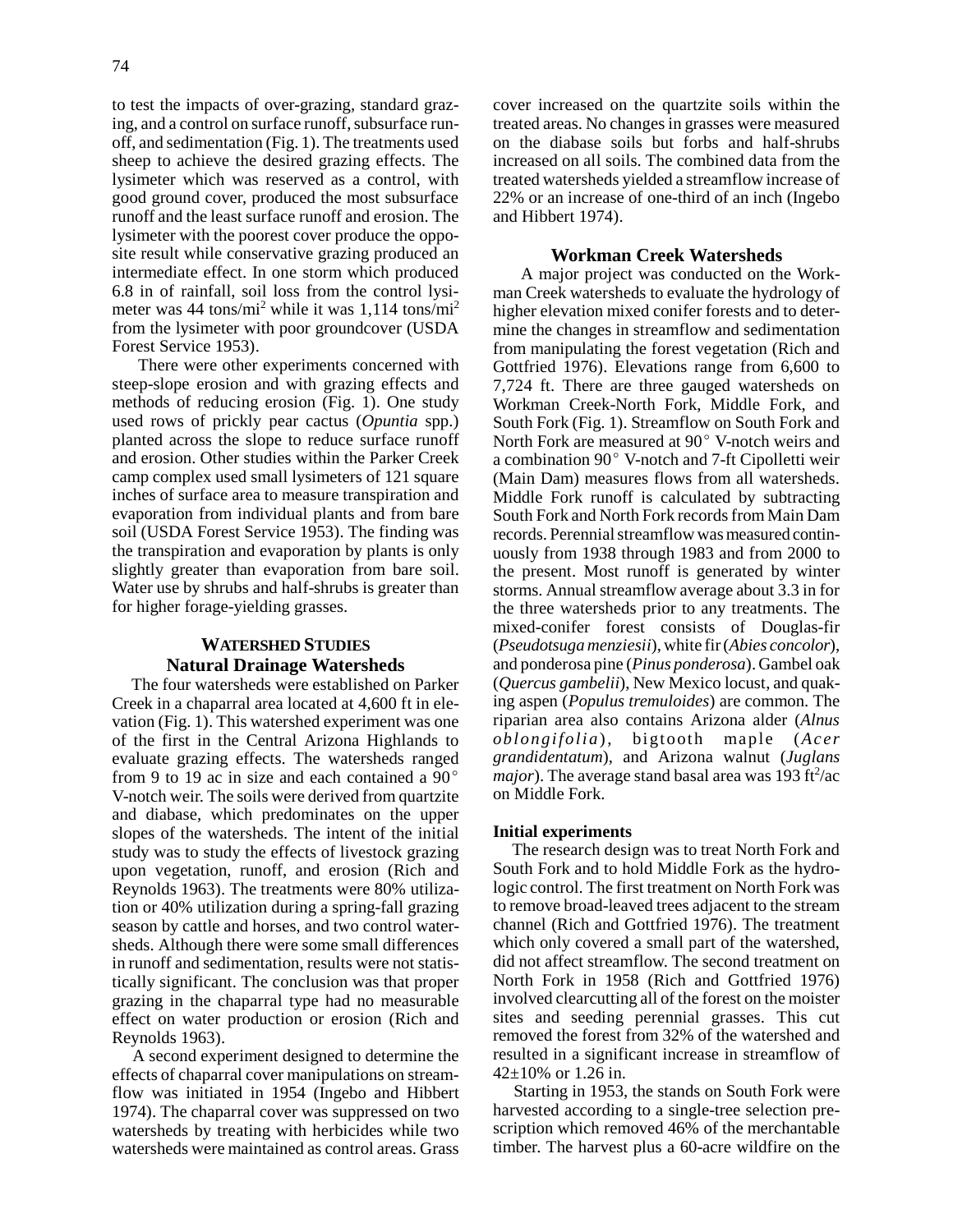upper end of South Fork resulted in a significant runoff increase of  $7\pm6\%$  or 0.23 in (Rich and Gottfried 1976). The significant increase was related to the heavy precipitation during the 1966 water year. The wildfire resulted in an increase in sedimentation (Rich 1962).

#### **Subsequent experiments**

A second set of watershed treatments were initiated in 1967 (Rich and Gottfried 1976). The North Fork treatment removed about 100 acres of dry-site forests, mainly ponderosa pine, and seeded grass. The treatment was adjacent to the areas cleared earlier. The result was a  $31\pm9\%$  (1.32 in) increase in runoff over the increase from the moist-site cut. The combined moist-site and dry-site treatment produced an increase of 84±10% or 2.70 in. A subsequent analysis using an additional six years of streamflow data indicated that the increase for the combined treatments was 72±22% or 2.65 in (Hibbert and Gottfried 1987). It should be emphasized that these treatments were experimental to determine the potential for water yield increases from an extreme forest treatment and were definitely not intended as possible forest management options.

The next South Fork treatment was designed to thin and develop a ponderosa pine stand to  $40 \text{ ft}^2/\text{ac}$ which should optimize both forest growth and water yields. Trees were harvested or thinned to the desired density; about 2.9 million board ft were removed. Cleared areas, where sufficient tree density did not remain, were planted with 2-yr-old ponderosa pine seedlings. A total of 191,000 seedlings were planted by contract and Forest Service crews. The treatment resulted in an increase in water yields of about  $111\pm16\%$  or 3.67 in. The later analysis showed an increase of  $110\pm 29\%$  or 4.20 in (Hibbert and Gottfried 1987).

The results from Workman Creek indicate that removal of forest vegetation in significant areas and amounts will substantially increase water yields (Rich and Gottfried 1976). The challenge is to integrate this information into forest management planning to be able to predict how silviculture prescriptions affects both the stand, watershed condition, wildlife habitats, and other economic and esthetic values.

 In addition to the main watershed studies, other research at Workman Creek evaluated New Mexico locust and mixed conifer root systems (Gottfried and DeBano 1983), pocket gopher food habits (Gottfried and Patton 1984), and snow-runoff relationships based on the Natural Resources Conservation Service's (NRCS)WorkmanCreek snow course and SNOTEL data (Gottfried et al. 2002). A significant relationship with an  $r^2=0.70$  was developed between the NRCS SNOTEL site and the Middle Fork Flume. Arizona State University utilized the Parker Creek Camp and the adjacent forest and streams for summer classes for several years and graduate students continue to conduct research on the Forest. The Workman Creek installations were mothballed from 1983 to 2000, but long-term hydrologic, climatic, and vegetation records, reports, and publications are on file at the Rocky Mountain Research Station in Flagstaff. An archive of historical photographs of research at the SAEF is available at http://www.fs.usda.gov/rds/imagedb/ (Golson, W., 2015, pers. corresp.).

## **Coon Creek Wildfire**

The value of the Workman Creek information and installations became apparent in 2000 when the Coon Creek Wildfire, which started on the east side of the Sierra Ancha Mountains, crossed the Workman Creek area, eventually burning 9,200 acres. The Middle Fork with its untreated forest was severely burned and the other two watersheds were less severely impacted. There are many questions about the impacts of wildfires on streamflow peaks and volumes, soil erosion and sedimentation, and vegetation recovery, especially after a wildfire that produced different levels of severity. The Rocky Mountain Research Station and the Tonto National Forest and its volunteers were able to repair and open the weirs at Workman Creek and to reestablish the plant inventory points to study fire effects. Data on post-fire streamflow, sedimentation, and vegetation recovery continue to be collected and analyzed to determine the fire effects of different fire severities (Neary et al. 2006). Analyses of the immediate post-fire period indicated that a monsoon storm in June 2000, with a 15-min intensity of 2.6 in/hr, produced a peakflow of 2,023 cubic feet per second (cfs), seven times greater than the previously recorded high peak. Sediment yields of 1,982 ft<sup>3</sup> were estimated from measurements at Main Dam for the 20 months after the wildfire (Gottfried and Neary 2003). Most of the sediments probably originated from the severely burned Middle Fork watershed.

#### **New Studies**

In addition to research related to the Coon Creek Wildfire, two other studies were started on the South Fork. One study started in 2011, is part of the International Cooperative Program on Assessment and Monitoring of Air Pollution Effects on Forests (SAEF-ICP II) (Koestner et al. 2012b). The study is designed to understand causal relationships impacting forest ecosystems and determine the effects of different stressors on forest conditions. A wide range of data are being collected on forest conditions, soil chemistry, meteorology, and ozone depo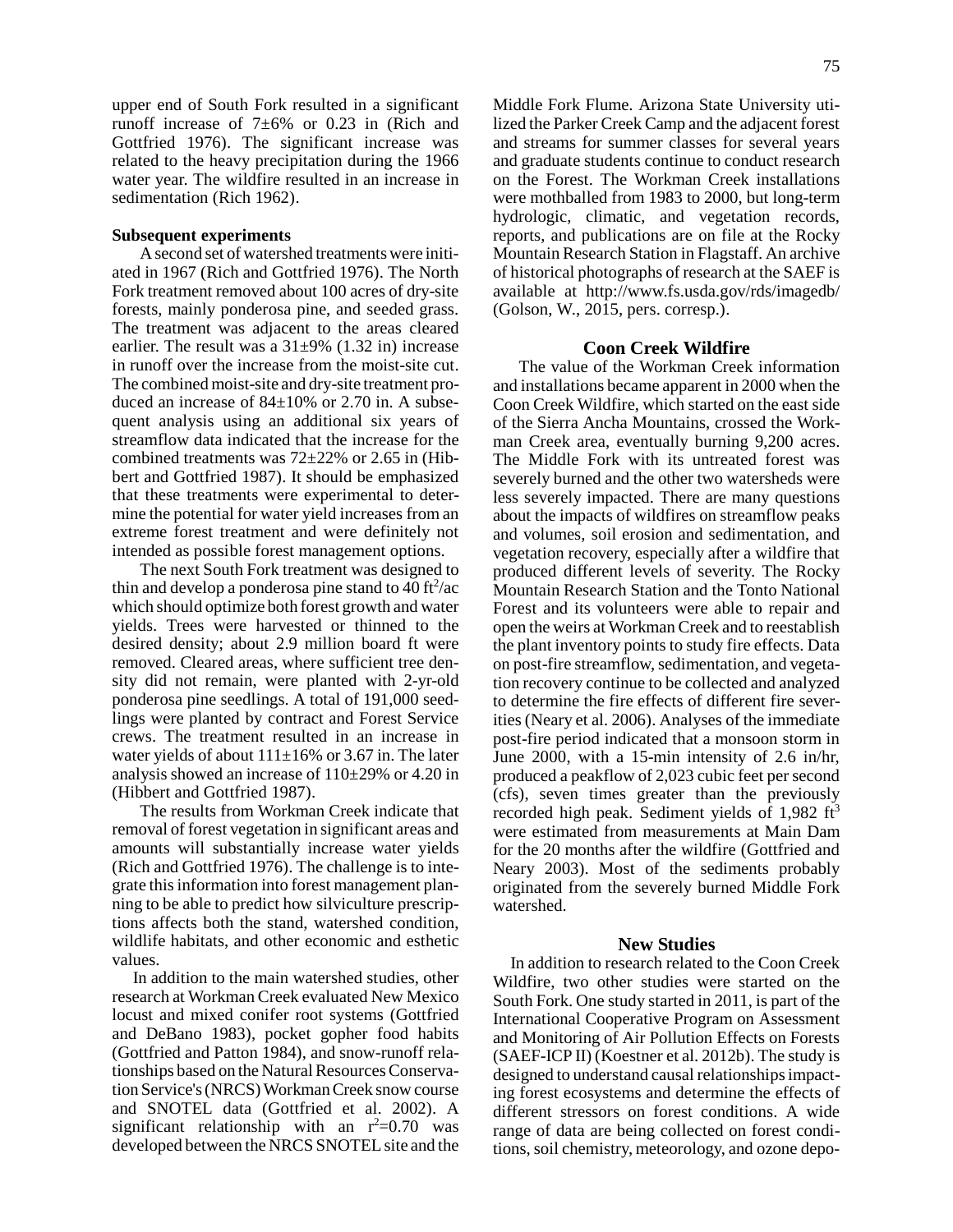sition. The South Fork site is ideal because of its location at a high elevation east of metropolitan Phoenix. The second new study is evaluating log decomposition of tree boles on the soil surface or standing vertically. The study, which originated at Duke University in North Carolina, showed that increased tree growth and changing soil chemistry can be used to model how forests will react to elevated carbon dioxide levels (Koestner et al. 2012a). Answers from this study should help with climate change research.

### **CONCLUSIONS**

The research at Sierra Ancha Experimental Forest has contributed and continues to contribute to the knowledge of hydrology, watershed management, and basic ecology for almost 80 years. Many concepts that managers and researchers now consider self-evident were first described and analyzed at Sierra Ancha. While the interest in generating increases in streamflow through vegetation manipulations has declined, the research at Sierra Ancha continues to provide useful information to researchers and land managers. The wealth of meteorological and hydrologic data available from Sierra Ancha can be used in future evaluations of the effects of a changing climate on common southwestern vegetation types. The knowledge gained at Sierra Ancha and at other forest research sites in Arizona can provide managers with knowledge about how currently proposed treatments could affect the multiple forest and woodland resources. The Sierra Ancha Experimental Forest continues to be a location for research to answer present and future questions.

## **REFERENCES**

- COCHRAN, M. H., and A. W. LAURENZI. 1987. *Upper Forks Parker Creek Natural Area, Tonto National Forest*. Unpubl. draft establishment report. June 25, 1987. U.S. Forest Service. Albuquerque, NM. 18 p.
- GOTTFRIED, G. J., and L. F. DEBANO. 1983. Total shrub biomass of a New Mexico locust site in central Arizona. Pp. 310-314 in *New Forests for a Changing World*. Proceedings of the 1983 Convention of the Society of American Foresters, Portland, OR. Society of American Foresters, Washington, DC..
- GOTTFRIED, G. J., and D. G. NEARY. 2003. Preliminary assessment of sediment measurements at weir basins following the Coon Creek Fire in central Arizona. *Hydrology and Water Resourcesin Arizona and the Southwest* 33:103- 111.
- GOTTFRIED, G. J., D. G. NEARY, and P. F. FFOLLIOTT. 2002. *Snowpack-runoff Relation-*

*ships for Mid-elevation Snowpacks on the Workman Creek Watersheds of Central Arizona*. Research Paper RMRS-RP-33. USDA U.S. Forest Service, Rocky Mountain Research Station, Fort Collins, CO. 9 p.

- GOTTFRIED, G. J., and D. R. PATTON. 1984. *Pocket Gopher Food Habits on Two Disturbed Forest Sites in Central Arizona*. Research Paper RM-255. USDA U.S. Forest Service, Rocky Mountain Forest and Range Experiment Station, Fort Collins, CO. 9 p.
- HIBBERT, A. R., and G. J. GOTTFRIED. 1987. Stormflow responses to forest treatments on two Arizonamixed-conifer watersheds. Pp. 189-194 in *Management of Subalpine Forests: Building on 50 Years of Research.* General Technical Report RM-149. USDA U.S. Forest Service, Rocky Mountain Forest and Range Experiment Station, Fort Collins, CO.
- INGEBO, P., and A. R. HIBBERT. 1974. *Runoff and Erosion after Brush Suppression on the Natural Drainages Watersheds in Central Arizona*. Research Note RM-275. USDA U.S. Forest Service, Rocky Mountain Forest and Range Experiment Station, Fort Collins, CO. 7 p.
- KOESTNER, P. E., K. A. KOESTNER, and D. G. NEARY. 2012a. Monitoring the effects of air quality on forests: An overview of the Sierra Ancha Experimental Forest ICP-Level Ii Site. *Hydrology and Water Resources in Arizona and the Southwest* 42:21-26.
- KOESTNER, P. E., K. A. KOESTNER, D. G. NEARY, and C. C. TRETTIN. 2012b. An overview of the Sierra Ancha Experimental Forest's role in the free-air  $CO<sub>2</sub>$  enrichment large wood decomposition experiment. *Hydrology and Water ResourcesinArizona and the Southwest* 42:9-12.
- NEARY, D. G., G. J. GOTTFRIED, J. L. BEYERS, and P. F. FFOLLIOTT. 2006. Floods and sediment yields fromrecent wildfires in Arizona. In: *Proceedings of the 8th Federal Interagency Sediment Conference*, Las Vegas, NV. 8 p. (CD).
- PASE, C. P., and R. R. JOHNSON. 1968. *Flora and Vegetation of the Sierra Ancha Experimental Forest, Arizona*. Research Paper RM-41. USDA U.S. Forest Service, Rocky Mountain Forest and Range Experiment Station, Fort Collins, CO. 20 p.
- RICH, L. R. 1961. *Surface Runoff and Erosion in the Lower Chaparral Zone-Arizona*. Station Paper 66. USDA U.S. Forest Service, Rocky Mountain Forest and Range Experiment Station, Fort Collins, CO. 34 p.
- RICH, L. R. 1962. *Erosion and Sediment Movement Following a Wildfire in a Ponderosa Pine Forest of Central Arizona.* Research Note 76. USDA U.S. Department of Agriculture, Forest